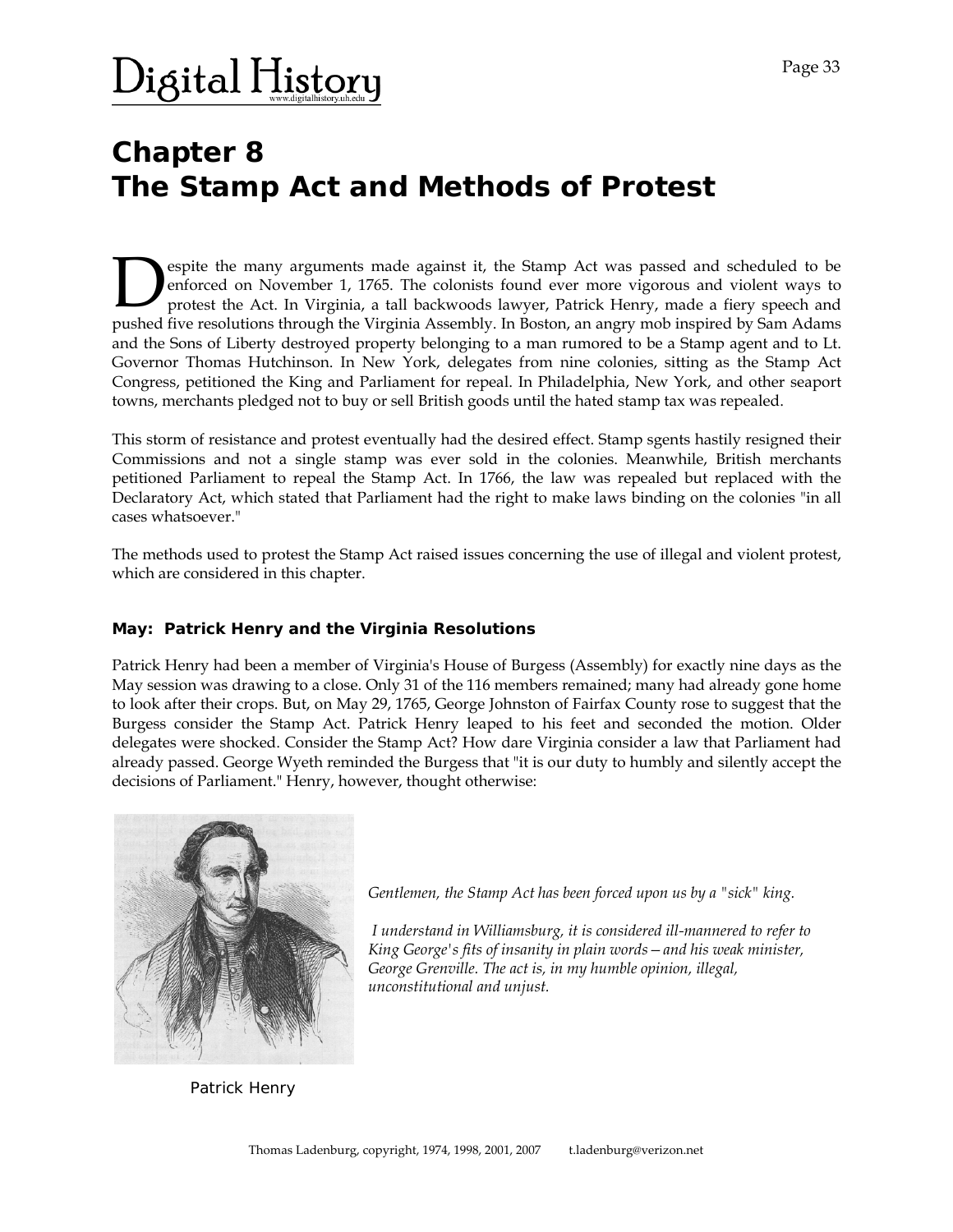## )igital H<u>istor</u>y

With that, Henry offered the stunned delegates seven resolutions:

*1. Resolved: That the first settlers to this county brought with them all the privileges and rights that have at any time been enjoyed by the people of Great Britain.* 

*2. Resolved: That these privileges and rights have been guaranteed by two royal charters.* 

*3. Resolved: That the right of self-taxation is a distinguishing characteristic of British freedom.* 

*4. Resolved: That the Virginia Assembly has always had the sole power of self-government and self-taxation and that these rights have always been recognized by the kings and people of Great Britain.* 

*5. Resolved: That the Assembly of this colony has the sole right and power to tax Virginians, and any attempt to surrender this power will destroy British as well as American freedom.* 

*6. Resolved: That the inhabitants of this colony are not bound to obey any law except those passed by their General Assembly,* 

*7. Resolved: That any person who speaks otherwise shall be deemed an enemy of the colony.* 

Thomas Jefferson, who observed the scene from the entrance hall, described what followed as a "most bloody" debate. The conservative leaders of the Burgess rose one by one to denounce Henry's radical resolutions. How dare he place Virginia's law-making power above that of the British Parliament? In the heat of making his reply, some say Patrick Henry warned, "Caesar has his Brutus; Charles the First, his Cromwell and George the Third..."

As the shouts of "Treason!" "Treason!" all but drowned out his speech, Patrick Henry waited before finishing,"...may profit by their example. If this be treason, make the most of it." $12$ 

Five of Henry's seven resolutions passed the House of Burgess, the last by just one vote. All seven, however, were reprinted by most colonial papers. Thus Virginia's actions were given the appearance of an even more radical challenge to England's authority than they were.

#### **August: Riots in Massachusetts**

l

Inspired by Patrick Henry and the Virginia Resolutions, Boston patriots under the leadership of John Hancock and Sam Adams, organized the Loyal Nine and, later, the Sons of Liberty. This latter group took protest to the streets. Two of the objects of their anger were Andrew Oliver, a British agent appointed to sell the hated stamps, and Lt. Governor Thomas Hutchinson.

The destruction caused by the group led Governor Francis Bernard to rush the following report to London:

<span id="page-1-0"></span><sup>\*</sup> Historians today doubt that the last exchange took place but the story has circulated for hundreds of years.

<span id="page-1-1"></span><sup>12</sup>Nardi Reed Campin, *Patrick Henry, the Firebrand of the Revolution*, Little, Brown and Company, Boston, 1961.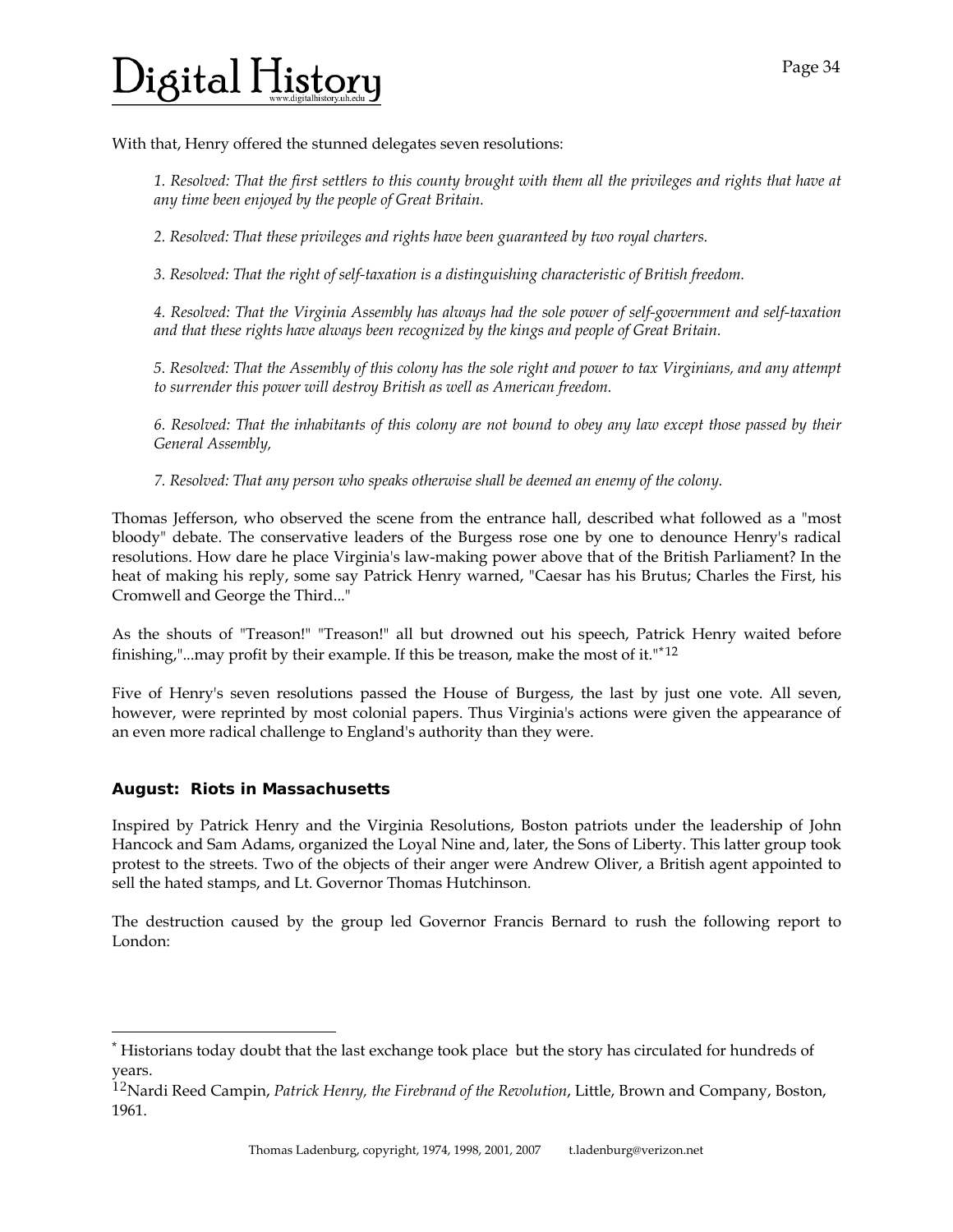# )igital History



*It now grew dark when the Mob which had been gathering all the afternoon, came down to Council Chamber and passed on. From thence they went to a new Building lately erected by Mr. Oliver to let out for shops and not quite finished. This they called the Stamp Office and pulled it down to the ground in two minutes. Then they attacked Mr. Oliver's house. The mob broke down the whole fence of the garden and beat in all the doors and windows. As soon as they got possession of the house they searched for Mr. Oliver, declaring they would kill him. After the destruction of Mr. Oliver's house, the principle people of the Town publicly avowed and justified the act. The mob was highly elated and private resentments against persons in high office were executed under the mask of public cause. On August 26, the mob attacked Governor Hutchinson's house with inestimable fury.* 

*They went to work on the House with a rage scarce to be found by the most savage people. Everything moveable was destroyed in the most minute manner except for such things of value carried off. The House they resolved to level to the ground. Though due to the thickness of the walls they were prevented from completing their purpose. The next day the streets were found scattered with money, rings, etc., which had been dropped in carrying off. The whole loss in this house is reckoned at 3,000 pounds sterling.*[13](#page-2-0)

#### **October: The Stamp Act Congress**

l

Even before word of Henry's resolutions reached Boston, the Massachusetts House of Representatives voted to ask the assemblies of the various colonies to send delegates to attend a general congress in New York City. The purpose of this Congress would be to protest the Stamp Act. Nine colonies eventually sent delegates (one colony refused and three could not be represented because governors would not convene the Assemblies to elect delegates). The Stamp Act Congress met in October, 1765, and after much scribbling and debate agreed upon 14 resolutions, including the following:

*That his Majesty's subjects in these colonies owe the same Allegiance to the Crown of Great Britain, that is owing from his English subjects, and all due Subordination to Parliament.* 

*That it is the Right of Englishmen that no taxes be imposed upon them but with their own consent, given personally, or by their representatives.* 

*That the People of these Colonies cannot be represented in the House of Commons in Great Britain.* 

*That it is the duty of these Colonies to try to obtain the Repeal of the Stamp Act.*[14](#page-2-1)

<span id="page-2-1"></span><span id="page-2-0"></span><sup>13</sup>John Braeman, *The Road to Independence,* Capricorn Books, New York, 1973, pp. 94-95. (edited) 14Ibid., pp. 76-78.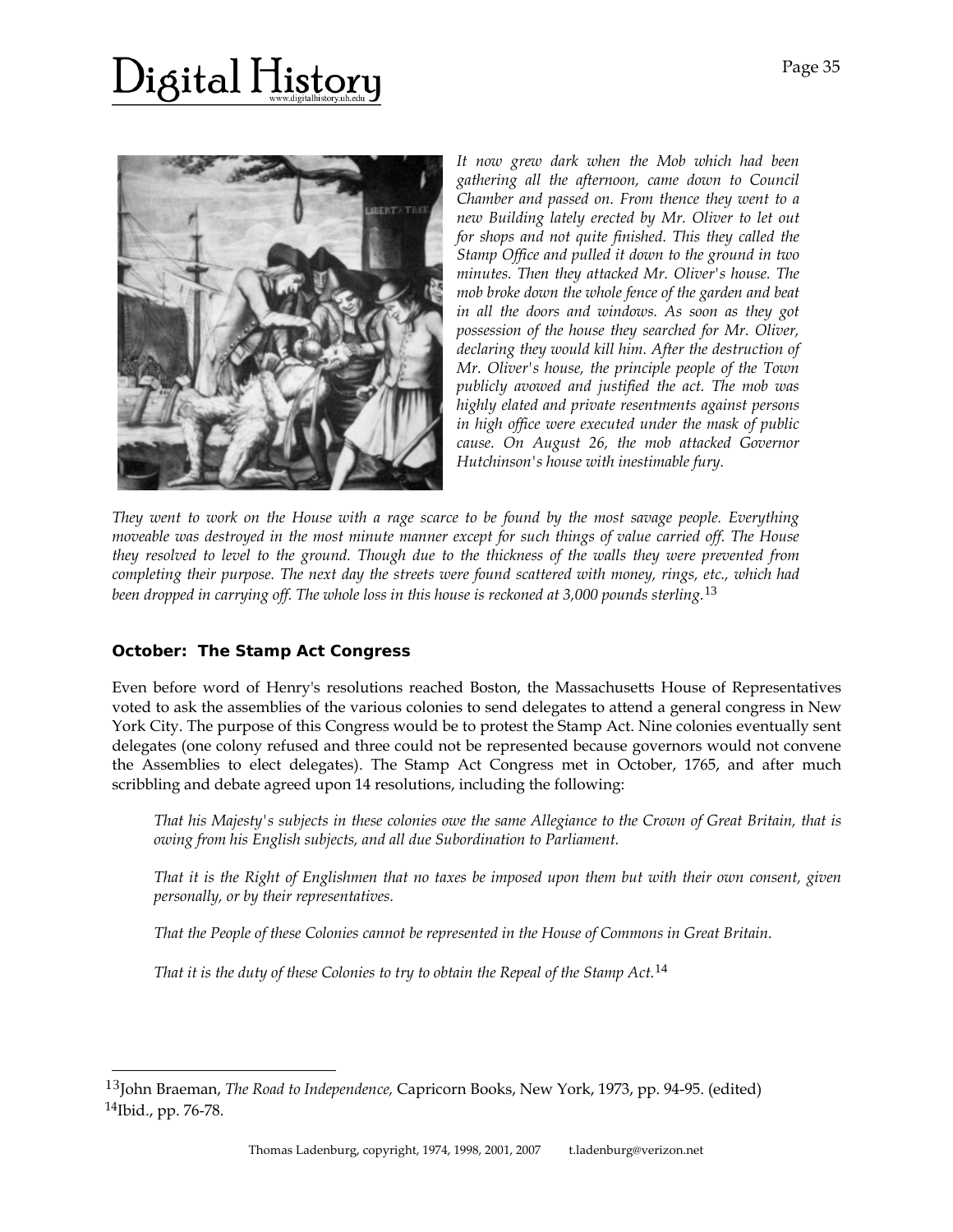### $\mathbf{b}_{\text{ijkl}}$  History

#### **November: Boycott of British Goods**

In New York, Philadelphia, Boston, and other seaport towns, merchants made agreements to stop doing business with or pay debts to English businessmen until the Stamp Act was repealed. In New York an agreement was made the day before the Stamp Act was to go into effect. Signed by some 200 merchants, it stated:

*We, the underwritten, retailers of goods, do hereby promise and oblige ourselves not to buy any goods, wares, or merchandises of any person or persons whatsoever that shall be shipped from Great Britain after the first day of January next unless the Stamp Act shall be repealed as witness our hands.*[15](#page-3-0)

#### **March: Repeal of the Stamp Act**

Violence, petitions, resolutions, and boycotts finally caused Parliament to reconsider the Stamp Act. After a long and heated debate, the Act was repealed. But repeal was accompanied by a law known as the Declaratory Act, which stated:

*The colonies and plantations in America are and of right ought to be, subordinate to, and dependent upon the imperial crown and Parliament of Great Britain; and the King and Parliament had, and of right ought to have, full power and authority to make laws of sufficient force to bind the colonies and people of America in all cases.*[16](#page-3-1)

l

<span id="page-3-1"></span><span id="page-3-0"></span><sup>15</sup>Ibid., pp. 102. <sup>16</sup>Ibid., pp. 121-22.